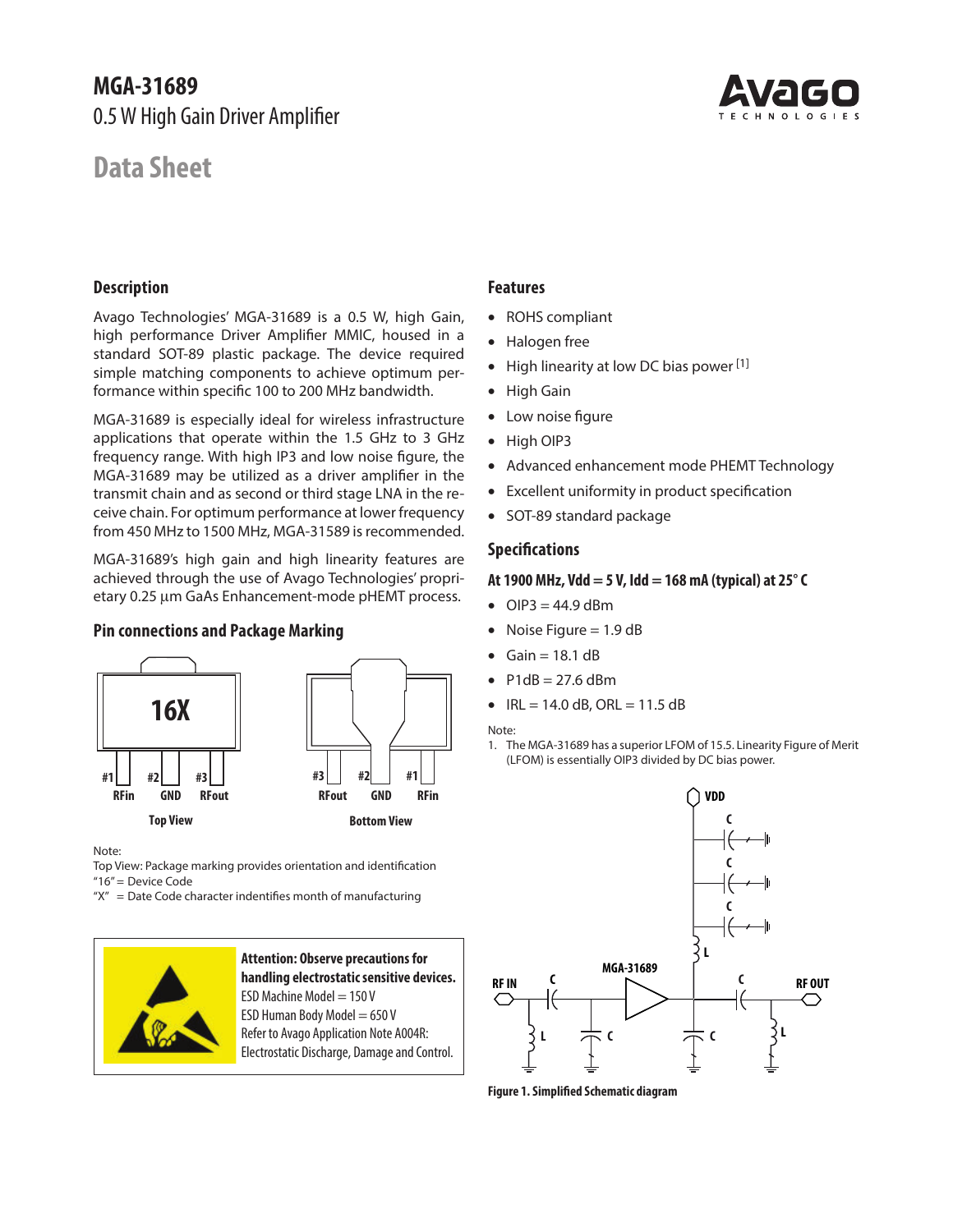#### **MGA-31689 Absolute Maximum Rating [1]**

| <b>Symbol</b>        | <b>Parameter</b>                   | <b>Units</b> | <b>Absolute Max.</b> |
|----------------------|------------------------------------|--------------|----------------------|
| V <sub>dd, max</sub> | Drain Voltage, RF output to ground | v            | 5.5                  |
| Pd                   | Power Dissipation (2)              | mW           | 1050                 |
| $P_{in}$             | <b>CW RF Input Power</b>           | dBm          | 15                   |
|                      | <b>Junction Temperature</b>        | °⊂           | 150                  |
| Ҭҁҭҁ                 | Storage Temperature                | $\circ$      | -65 to 150           |

#### **Thermal Resistance**

#### **Thermal Resistance [3]**  $(V_{dd} = 5.0 V, I_{dd} = 168 mA, T_c = 85^\circ C),$

 $\Theta_{\text{jc}} = 44^{\circ}$  C/W

Notes:

1. Operation of this device in excess of any of these limits may cause permanent damage.

2. Source lead temperature is 25° C. Derate 22.7 mW/ $\degree$  C for T<sub>L</sub>>103.8 $\degree$  C.

3. Thermal resistance measured using 150° C Infra-Red Microscopy Technique.

## **MGA-31689 Electrical Specification [1]**

 $T_C = 25^\circ$  C,  $Z_o = 50 \Omega$ , V<sub>dd</sub> = 5 V, unless specified.

|                               |                                       | <b>Frequency</b>         |              |      |              |      |
|-------------------------------|---------------------------------------|--------------------------|--------------|------|--------------|------|
| Symbol                        | <b>Parameter and Test Condition</b>   | (MHz)                    | <b>Units</b> | Min. | Typ.         | Max. |
| $I_{ds}$                      | <b>Quiescent Current</b>              | <b>NA</b>                | mA           | 140  | 168          | 195  |
| <b>NF</b>                     | Noise Figure                          | 1900<br>2600             | dB           |      | 1.9<br>2.2   | 2.8  |
| Gain                          | Gain                                  | 1900<br>2600             | dB           | 16.6 | 18.1<br>16.7 | 19.6 |
| OIP <sub>3</sub>              | Output Third Order Intercept Point    | 1900 [2]<br>$2600^{[3]}$ | dBm          | 41   | 44.9<br>44.8 |      |
| P <sub>1</sub> d <sub>B</sub> | Output Power at 1 dB Gain Compression | 1900<br>2600             | dBm          | 26.5 | 27.6<br>26.8 |      |
| PAE                           | Power Added Efficiency at P1dB        | 1900<br>2600             | $\%$         |      | 48.0<br>42.6 |      |
| <b>IRL</b>                    | Input Return Loss                     | 1900<br>2600             | dB           |      | 14.0<br>13.2 |      |
| ORL                           | <b>Output Return Loss</b>             | 1900<br>2600             | dB           |      | 11.5<br>10.5 |      |
| <b>ISOL</b>                   | Isolation                             | 1900<br>2600             | dB           |      | 27.3<br>27.6 |      |

Note :

1. Measurements obtained from a test circuit described in Figure 27.

2. OIP3 test condition: F1 - F2 = 1.0 MHz, with input power of -6 dBm per tone measured at worst case side band.

3. OIP3 test condition: F1 - F2 = 1.0 MHz, with input power of -5 dBm per tone measured at worst case side band.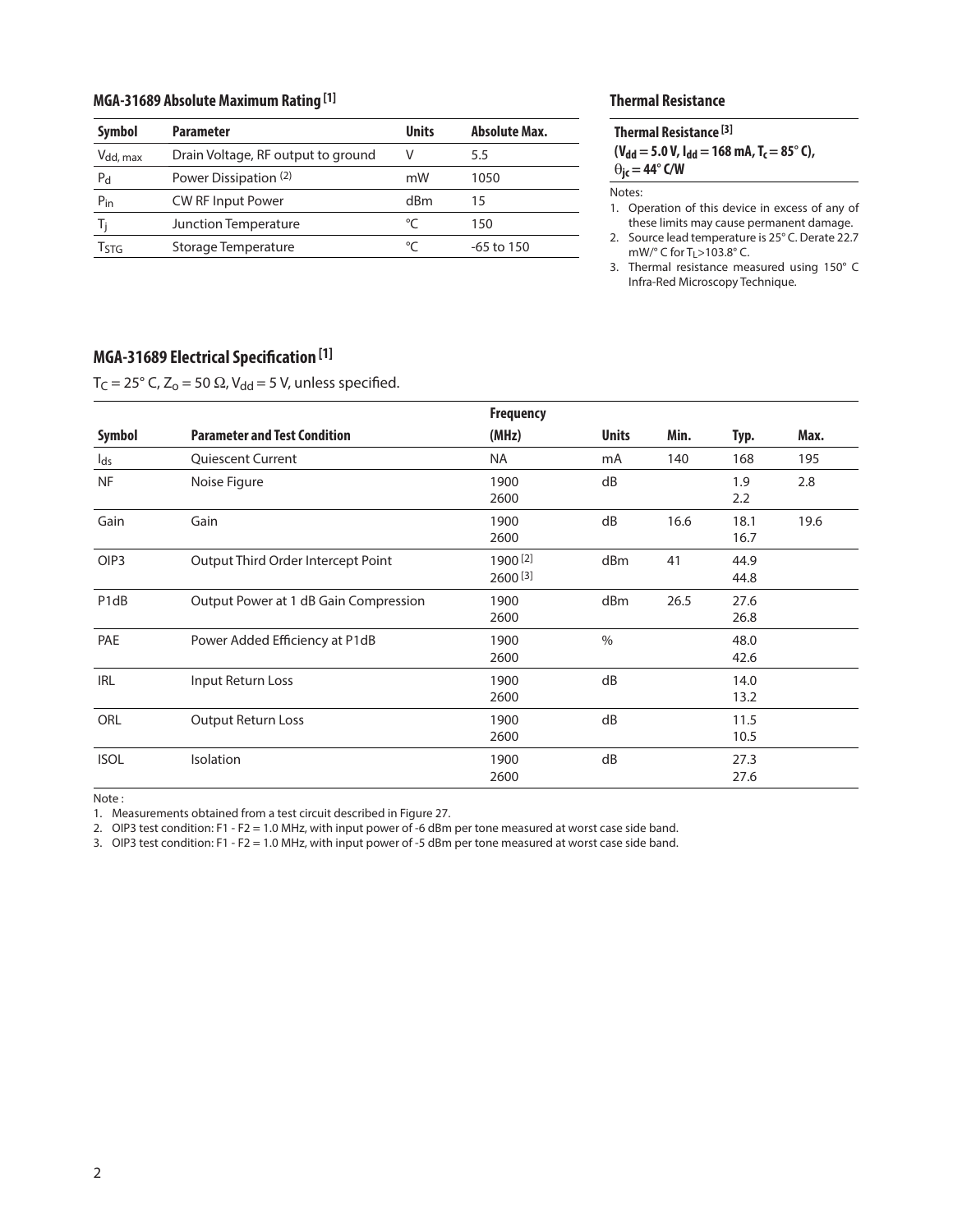**MGA-31689 Consistency Distribution Charts [1,2]**



**Figure 2. Idd at Vdd = 5 V, LSL = 150 mA , Nominal = 168 mA, USL = 195 mA**



**Figure 3. OP1dB at 1900 MHz, Vdd = 5 V, LSL = 26.3 dBm, Nominal = 27.6 dBm**



**Figure 4. Gain at 1900 MHz, Vdd = 5 V, LSL = 16.6 dB, Nominal = 18.1 dB, USL = 19.6 dB**



**Figure 6. OIP3 at 1900 MHz, Vdd = 5 V, LSL = 41.0 dBm, Nominal = 44.9 dBm** 





Notes:

- 1. Data sample size is 2700 samples taken from 5 wafers and 3 different wafer lots. Future wafers allocated to this product may have nominal values anywhere between the upper and lower limits.
- 2. Measurements are made on production test board which represents a trade off between nominal Gain, NF, OIP3, and OP1dB. Circuit losses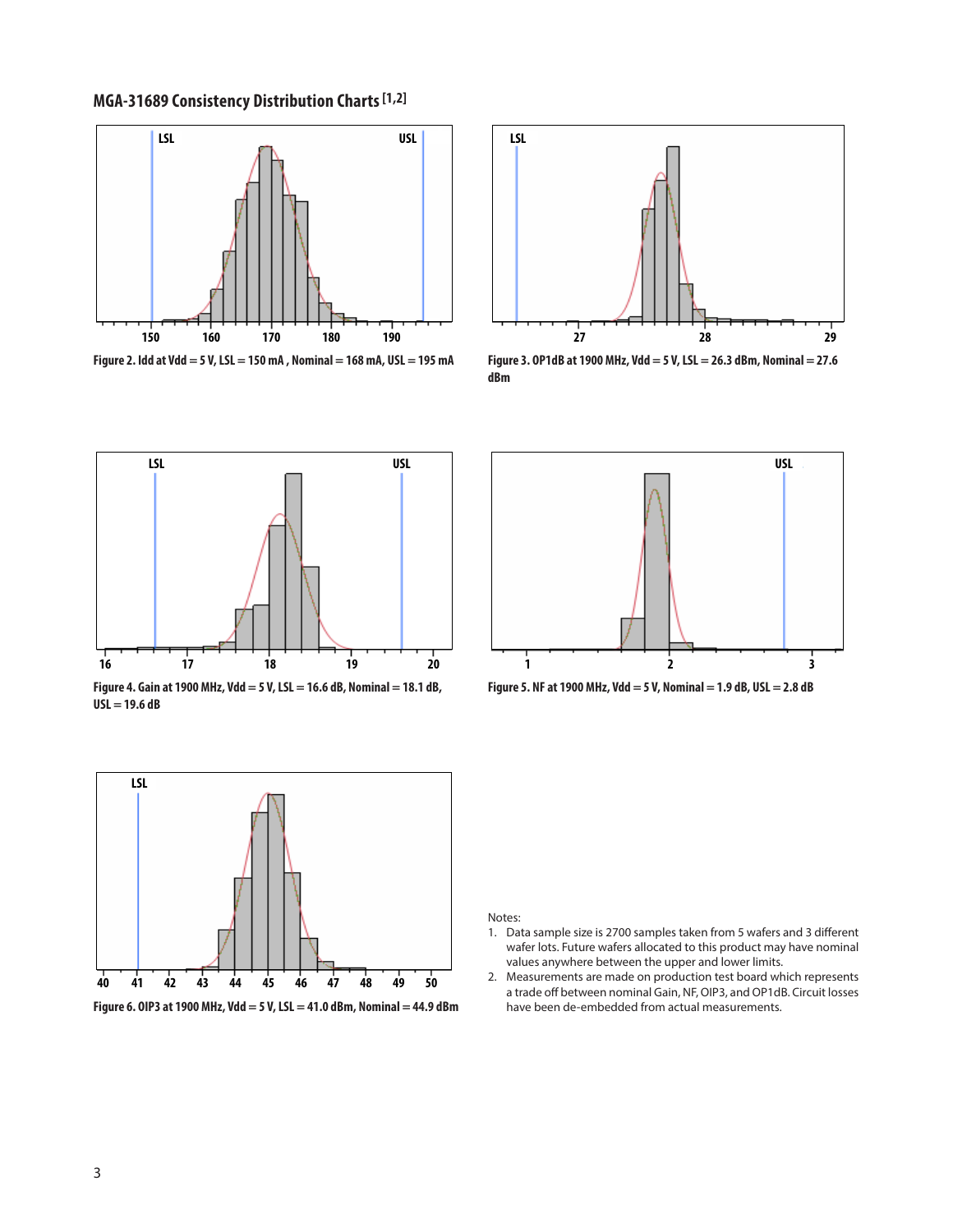#### **MGA-31689 Application Circuit Data for 1900 MHz**



 $T_A = 25^\circ$  C, V<sub>dd</sub> = 5.0 V, I<sub>dd</sub> = 168 mA







**Figure 9. Over Temperature Gain vs Frequency Figure 10. Over Temperature IRL vs Frequency**







**Figure 11. Over Temperature ORL vs Frequency Figure 12. Over Temperature Isolation vs Frequency**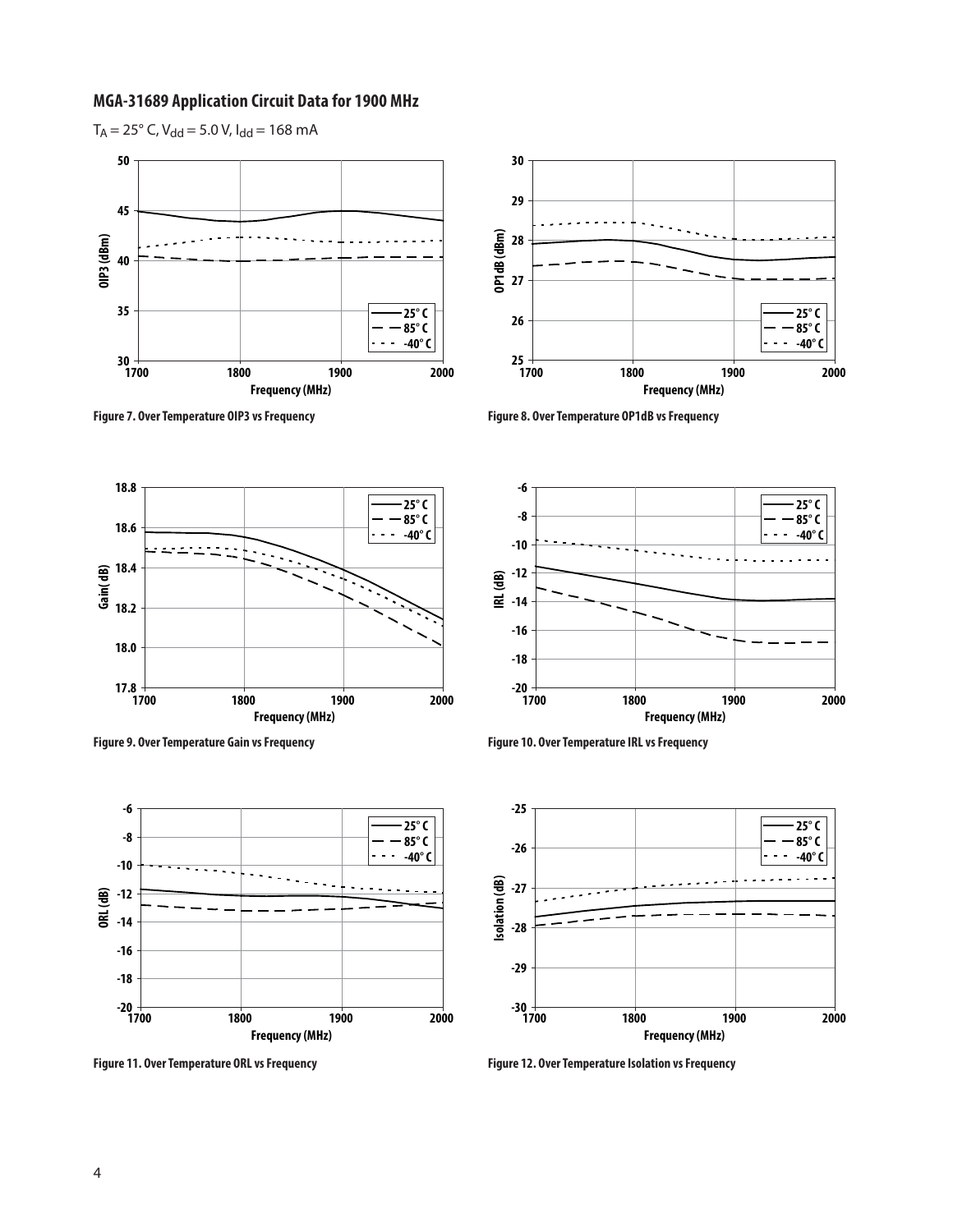

### **MGA-31689 Application Circuit Data for 1900 MHz** (continued)



**Figure 13. Over Temperature Noise Figure vs Frequency Figure 14. Over Temperature OIP3 vs Pout at 1900 MHz**



**Figure 15. Over Temperature ACLR vs Pout at 1900 MHz Figure 16. Over Temperature K-factor vs Frequency**

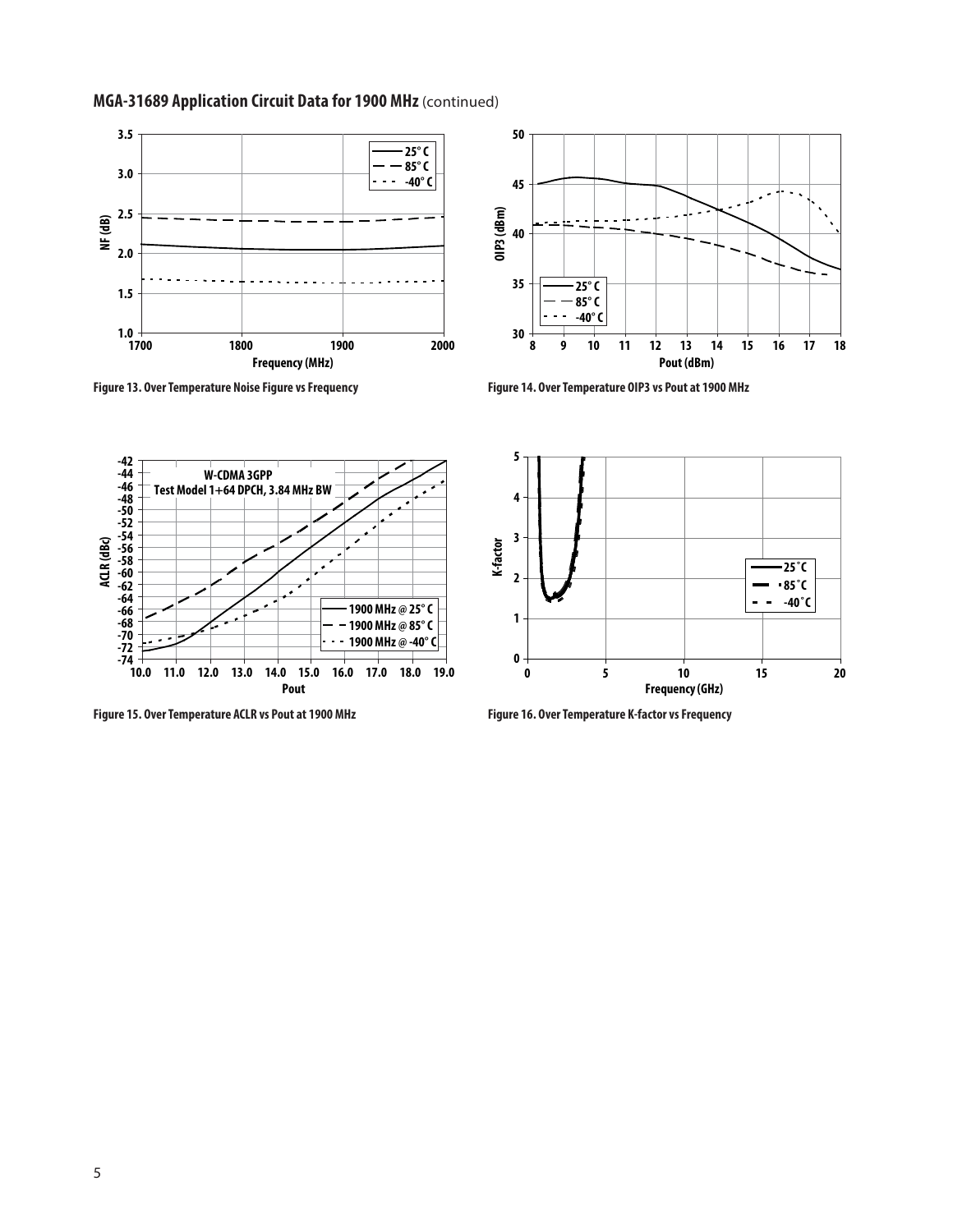#### **MGA-31689 Application Circuit Data for 2600 MHz**







**Figure 17. Over Temperature OIP3 vs Frequency Figure 18. Over Temperature OP1dB vs Frequency**



**Figure 19. Over Temperature Gain vs Frequency Figure 20. Over Temperature IRL vs Frequency**



**-25 -23 -21 -19 -17 -15 -13 -11 -9 -7 -5 2500 2550 2600 2650 2700 Frequency (MHz) IRL (dB) 25° C 85° C -40° C**



Figure 21. Over Temperature ORL vs Frequency **Figure 22. Over Temperature Isolation vs Frequency**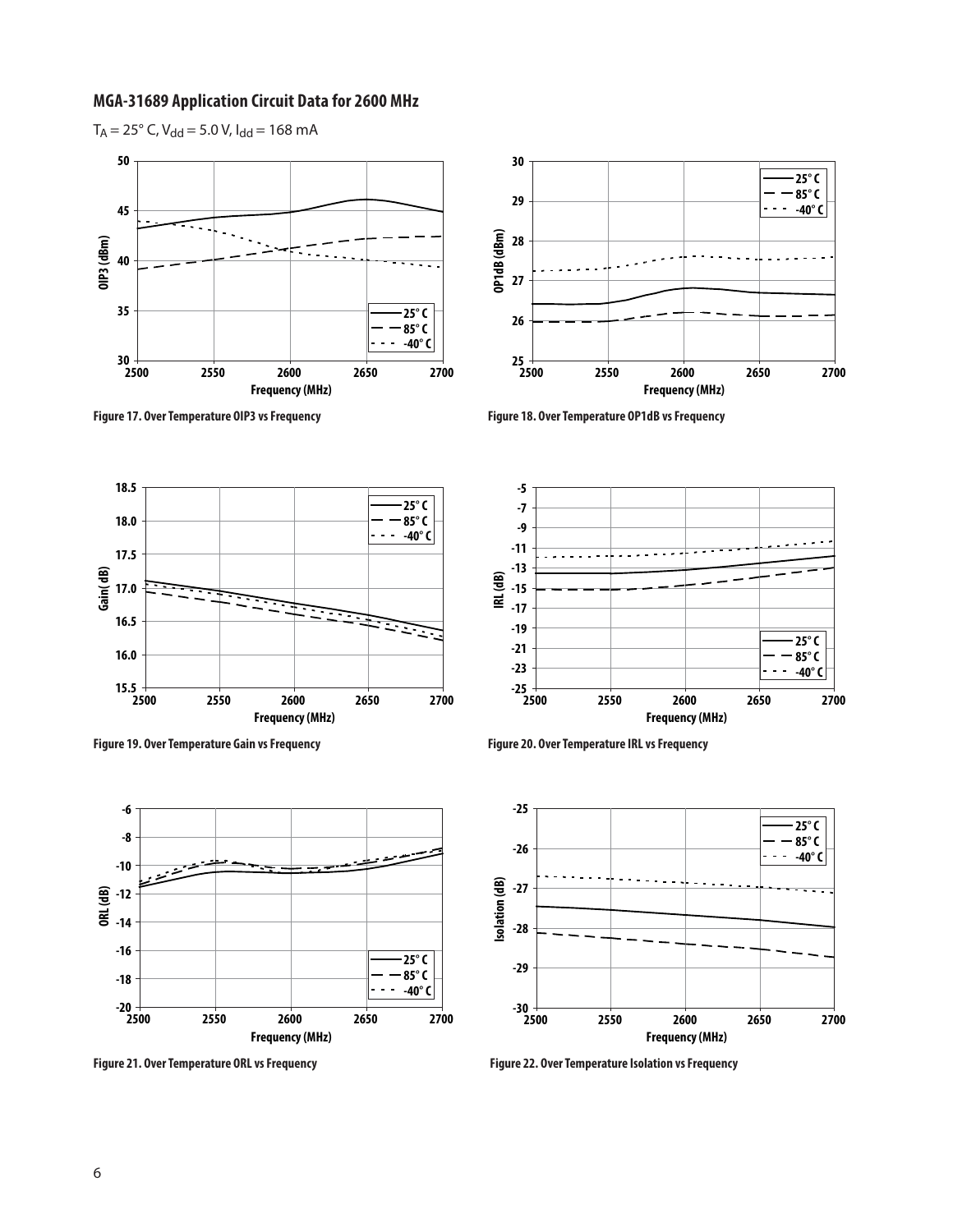





**Figure 23. Over Temperature Noise Figure vs Frequency Figure 24. Over Temperature OIP3 vs Pout at 2600 MHz**



**Figure 25. Over Temperature ACLR vs Pout at 2600 MHz Figure 26. Over Temperature K-factor vs Frequency**

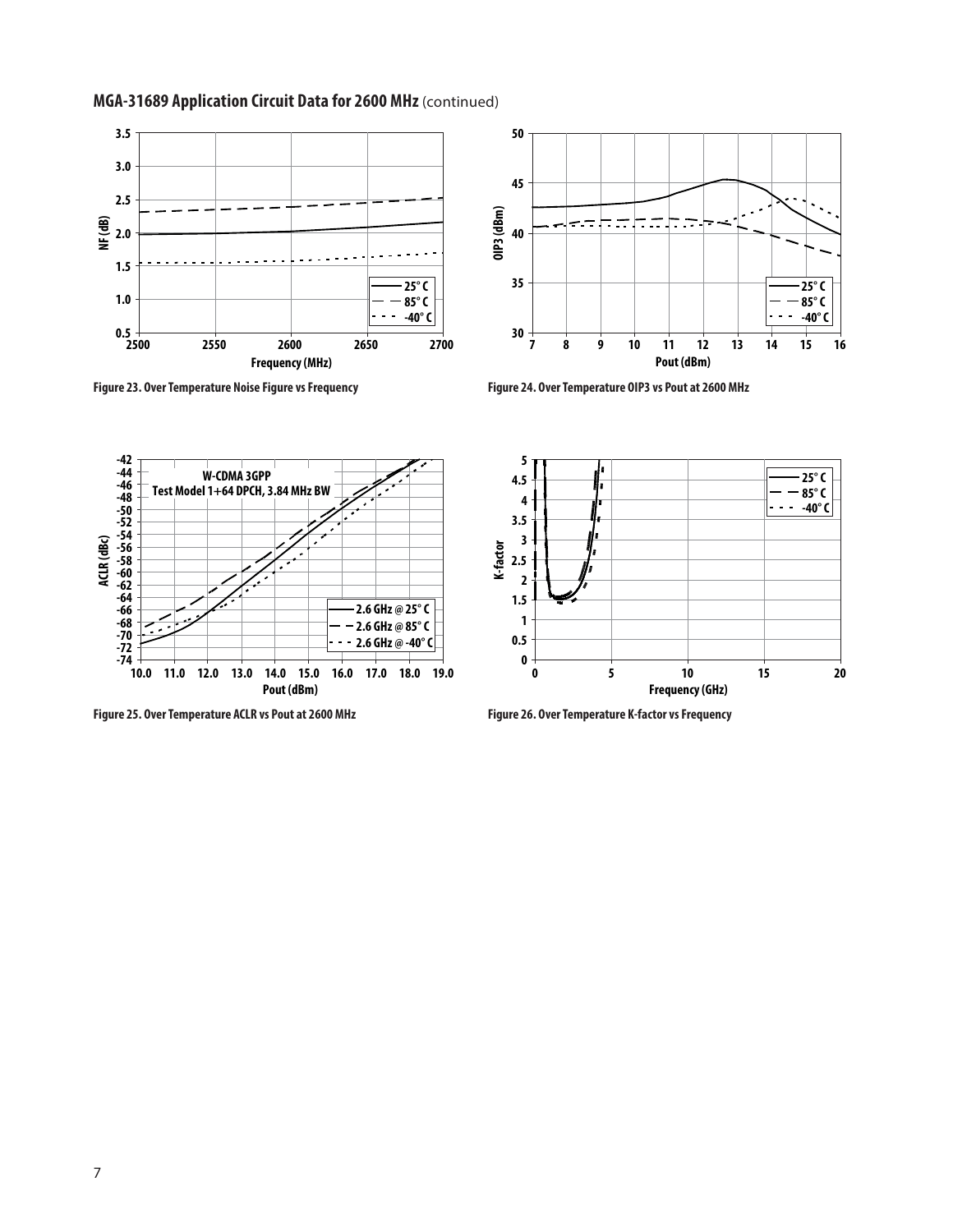#### **Application Circuit Description and Layout**





**Figure 27. Circuit diagram Figure 28. Demo board**

#### **Bill of Materials**

|                |             | <b>Description</b> |                     |              | <b>Description</b> |                     |              |  |  |
|----------------|-------------|--------------------|---------------------|--------------|--------------------|---------------------|--------------|--|--|
| <b>Circuit</b> |             |                    | For 1700 - 2000 MHz |              |                    | For 2500 - 2700 MHz |              |  |  |
| Symbol         | <b>Size</b> | <b>Value</b>       | <b>Part Number</b>  | Manufacturer | <b>Value</b>       | <b>Part Number</b>  | Manufacturer |  |  |
| C <sub>1</sub> | 0402        | 3.0 <sub>pF</sub>  | CM05CH3R0C50AH      | Kyocera      | 5.1 pF             | GJM1555C1H5R1DB01E  | Murata       |  |  |
| C <sub>2</sub> | 0402        | $2.2$ pF           | CM05CH2R2C50AH      | Kyocera      | $1.6$ pF           | CM05CH1R6C50AH      | Kyocera      |  |  |
| C <sub>3</sub> | 0402        | 1.8 <sub>pF</sub>  | CM05CH1R8C50AH      | Kyocera      | $1.3$ pF           | GJM1555C1H1R3CB01E  | Murata       |  |  |
| C <sub>4</sub> | 0402        | 3.0 <sub>pF</sub>  | CM05CH3R0C50AH      | Kyocera      | 3.3 pF             | CM05CH3R3C50AH      | Kyocera      |  |  |
| C <sub>5</sub> | 0402        | 20 pF              | GJM1555C1H200JB01D  | Murata       | 20 pF              | GJM1555C1H200JB01D  | Murata       |  |  |
| C <sub>6</sub> | 0402        | $0.1 \mu F$        | GRM155R71C104KA88D  | Murata       | $0.1 \mu F$        | GRM155R71C104KA88D  | Murata       |  |  |
| C7             | 0805        | $2.2 \mu F$        | GRM21BR61A225KA01L  | Murata       | $2.2 \mu F$        | GRM21BR61A225KA01L  | Murata       |  |  |
| $C8*$          | 0402        | 10pF               | GJM1555C1H100JB01D  | Murata       | 10pF               | GJM1555C1H100JB01D  | Murata       |  |  |
| $C9*$          | 0402        | 10pF               | GJM1555C1H100JB01D  | Murata       | 10 pF              | GJM1555C1H100JB01D  | Murata       |  |  |
| L1             | 0402        | $4.7$ nH           | LLP1005-FH4N7C      | Toko         | 4.7 nH             | LLP1005-FH4N7C      | Toko         |  |  |
| $L2**$         | 0402        | 12nH               | LL1005-FHL12NJ      | Toko         | 18 nH              | 0603CS-18NXJLW      | Coilcraft    |  |  |
| L <sub>3</sub> | 0402        | $3.9$ nH           | LLP1005-FH3N9C      | Toko         | 4.7 nH             | LLP1005-FH4N7C      | Toko         |  |  |

Notes:

As blocking capacitor, not required in actual application circuit.

\*\* For 2.5 – 2.7 GHz, the component size for L2 is 0603.

For best performance, MGA-31689 requires only simple input and output matching network. The C3, C4, and L3 act as the output tuning circuitry for matching and OIP3 optimization. Bandpass network C1,C2, and L1 forms the input matching network. To bias MGA-31689, a +5 V supply (Vdd) is connected to the output pin thru a RF choke, L2 (which isolates the inband signal from the DC supply). The low frequency bypass capacitor C6 and C7 helps to eliminate out low frequency signals from power supply. Blocking capacitors are required for its input (C8) and output (C9), to isolate the supply voltage from succeeding circuits. The recommended output tuning is for achieving wideband best OIP3, while meeting typical specifications for other parameters.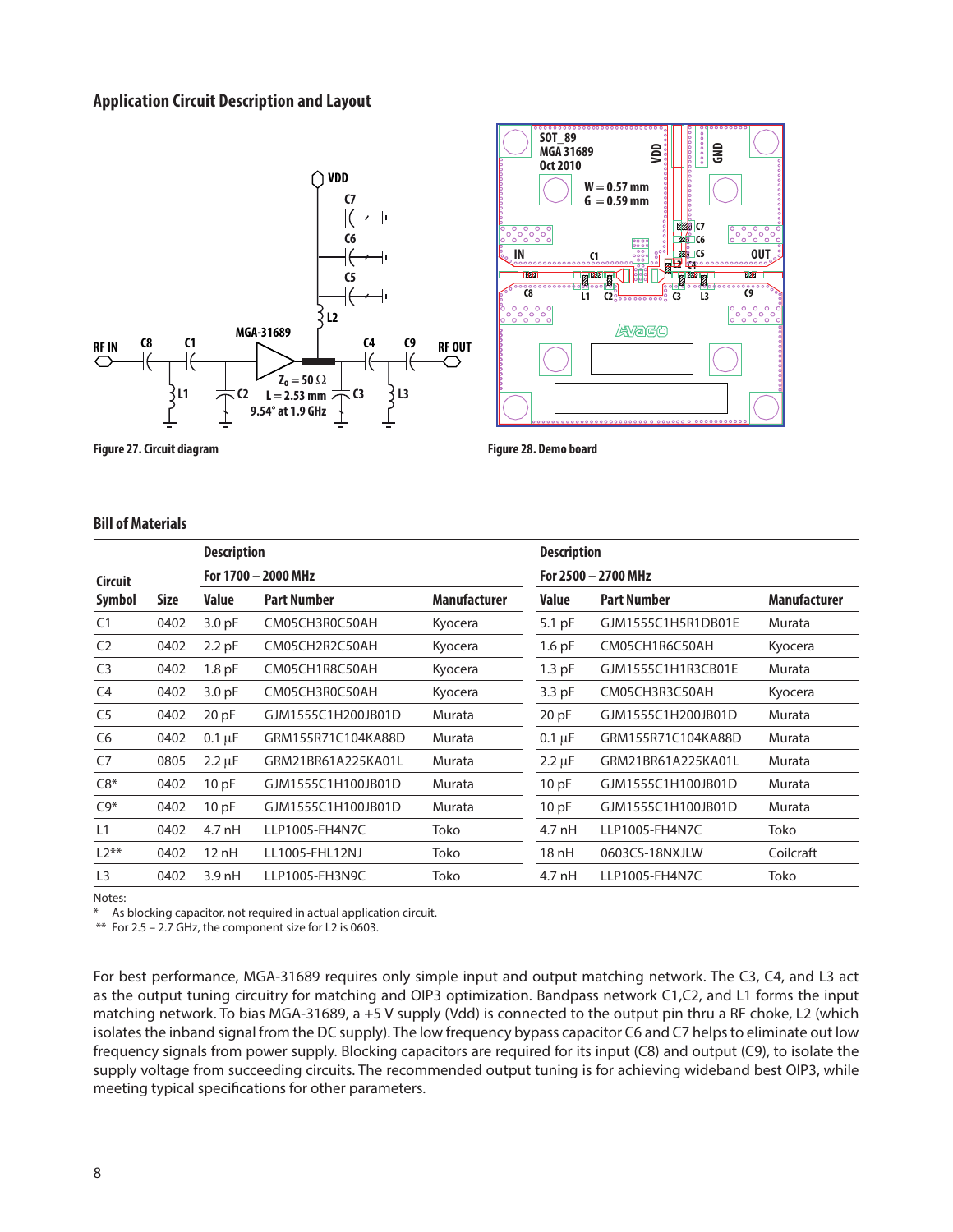## **MGA-31689 Typical Scatter Parameters [1]**

 $T_A = 25^\circ$  C, V<sub>dd</sub> = 5.0 V, I<sub>dd</sub> = 168 mA, Z<sub>o</sub> = 50 Ω

| <b>Freq</b> | <b>S11</b> | <b>S11</b> | <b>S21</b> | <b>S21</b> | <b>S12</b> | <b>S12</b> | <b>S22</b> | <b>S22</b> |        |
|-------------|------------|------------|------------|------------|------------|------------|------------|------------|--------|
| (GHz)       | (dB)       | (ang)      | (dB)       | (ang)      | (dB)       | (ang)      | (dB)       | (ang)      | k      |
| 0.1         | $-1.73$    | $-176.29$  | 19.41      | 135.64     | $-34.95$   | 5.14       | $-4.23$    | $-174.40$  | 1.029  |
| 0.2         | $-1.60$    | 178.23     | 16.49      | 141.07     | $-35.14$   | $-0.95$    | $-4.66$    | 172.00     | 1.346  |
| 0.3         | $-1.55$    | 174.62     | 15.27      | 143.40     | $-35.75$   | $-2.88$    | $-5.80$    | 165.82     | 1.618  |
| 0.4         | $-1.50$    | 171.32     | 14.55      | 145.29     | $-36.43$   | $-0.20$    | $-6.98$    | 167.49     | 1.855  |
| 0.5         | $-1.52$    | 168.20     | 14.40      | 146.24     | $-36.57$   | 5.31       | $-7.22$    | 175.57     | 1.933  |
| 0.6         | $-1.58$    | 165.25     | 14.62      | 145.18     | $-36.05$   | 10.02      | $-6.26$    | 179.96     | 1.814  |
| 0.7         | $-1.65$    | 162.49     | 14.90      | 141.90     | $-35.29$   | 11.91      | $-5.22$    | 178.37     | 1.655  |
| $0.8\,$     | $-1.72$    | 159.87     | 15.10      | 137.34     | $-34.59$   | 11.60      | $-4.50$    | 173.97     | 1.536  |
| 0.9         | $-1.79$    | 157.31     | 15.19      | 132.24     | $-34.01$   | 10.31      | $-4.08$    | 168.71     | 1.463  |
| 1.0         | $-1.89$    | 154.32     | 15.34      | 126.71     | $-33.44$   | 8.33       | $-3.94$    | 163.07     | 1.418  |
| 1.5         | $-2.17$    | 141.02     | 15.11      | 101.04     | $-31.83$   | $-2.42$    | $-4.15$    | 138.15     | 1.386  |
| $2.0\,$     | $-2.41$    | 128.13     | 14.75      | 77.42      | $-30.87$   | $-14.23$   | $-5.10$    | 116.88     | 1.440  |
| 2.5         | $-2.69$    | 115.39     | 14.53      | 53.86      | $-30.25$   | $-28.05$   | $-6.72$    | 96.12      | 1.529  |
| 3.0         | $-3.03$    | 103.52     | 14.42      | 29.25      | $-30.06$   | $-44.01$   | $-9.50$    | 75.25      | 1.662  |
| 3.5         | $-3.39$    | 93.23      | 14.35      | 2.74       | $-30.52$   | $-61.83$   | $-15.50$   | 57.72      | 1.871  |
| 4.0         | $-3.67$    | 84.13      | 14.12      | $-26.21$   | $-32.05$   | $-80.46$   | $-23.80$   | 158.07     | 2.262  |
| 4.5         | $-3.65$    | 74.49      | 13.50      | $-57.21$   | $-35.42$   | $-94.95$   | $-10.76$   | 161.61     | 3.117  |
| $5.0\,$     | $-3.11$    | 67.17      | 12.26      | $-87.21$   | $-40.85$   | $-79.96$   | $-6.03$    | 138.92     | 4.832  |
| 5.5         | $-2.55$    | 52.06      | 10.64      | $-117.67$  | $-38.54$   | $-40.42$   | $-3.77$    | 111.77     | 2.841  |
| $6.0\,$     | $-2.04$    | 35.42      | 8.58       | $-146.15$  | $-34.15$   | $-43.36$   | $-2.55$    | 85.59      | 1.221  |
| 6.5         | $-1.65$    | 19.73      | 6.24       | $-171.85$  | $-31.76$   | $-57.66$   | $-1.88$    | 61.65      | 0.639  |
| $7.0$       | $-1.41$    | 5.70       | 3.84       | 165.22     | $-30.44$   | $-73.21$   | $-1.53$    | 40.17      | 0.409  |
| 7.5         | $-1.29$    | $-8.07$    | 1.51       | 144.01     | $-29.63$   | $-88.71$   | $-1.34$    | 20.48      | 0.350  |
| $8.0\,$     | $-1.26$    | $-22.64$   | $-0.84$    | 123.57     | $-29.21$   | $-104.42$  | $-1.24$    | 1.84       | 0.435  |
| 8.5         | $-1.20$    | $-38.39$   | $-3.30$    | 103.77     | $-29.15$   | $-120.34$  | $-1.20$    | $-15.58$   | 0.624  |
| 9.0         | $-1.10$    | $-53.40$   | $-5.95$    | 85.47      | $-29.44$   | $-135.19$  | $-1.15$    | $-31.33$   | 0.904  |
| 9.5         | $-0.96$    | $-65.64$   | $-8.67$    | 69.50      | $-29.93$   | $-148.24$  | $-1.09$    | $-45.13$   | 1.216  |
| 10.0        | $-0.85$    | $-74.87$   | $-11.29$   | 55.67      | $-30.40$   | $-159.70$  | $-1.03$    | $-57.60$   | 1.581  |
| 10.5        | $-0.81$    | $-82.71$   | $-13.76$   | 42.92      | $-30.75$   | $-170.49$  | $-1.00$    | $-69.49$   | 2.189  |
| 11.0        | $-0.79$    | $-90.85$   | $-16.17$   | 30.60      | $-31.05$   | 178.21     | $-0.99$    | $-81.33$   | 3.145  |
| 11.5        | $-0.79$    | $-100.10$  | $-18.70$   | 18.42      | $-31.52$   | 166.73     | $-0.98$    | $-93.00$   | 4.686  |
| 12.0        | $-0.75$    | $-109.77$  | $-21.50$   | 7.20       | $-32.09$   | 155.73     | $-0.94$    | $-103.75$  | 6.618  |
| 12.5        | $-0.70$    | $-118.76$  | $-24.60$   | $-2.08$    | $-32.83$   | 145.29     | $-0.87$    | $-112.91$  | 9.242  |
| 13.0        | $-0.64$    | $-126.30$  | $-27.95$   | $-8.47$    | $-33.59$   | 136.46     | $-0.80$    | $-120.17$  | 13.003 |
| 13.5        | $-0.62$    | $-133.09$  | $-31.61$   | $-11.77$   | $-34.26$   | 128.95     | $-0.75$    | $-126.39$  | 19.930 |
| 14.0        | $-0.64$    | $-140.44$  | $-35.69$   | $-9.45$    | $-34.65$   | 120.99     | $-0.76$    | $-132.81$  | 35.210 |
| 14.5        | $-0.66$    | $-149.01$  | $-39.92$   | 4.91       | $-34.91$   | 112.42     | $-0.81$    | $-140.46$  | 65.138 |
| 15.0        | $-0.66$    | $-158.40$  | $-41.70$   | 37.45      | $-35.05$   | 103.83     | $-0.86$    | $-149.34$  | 86.470 |
| 15.5        | $-0.62$    | $-166.86$  | $-39.37$   | 61.97      | $-34.99$   | 96.58      | $-0.89$    | $-158.78$  | 64.814 |
| 16.0        | $-0.57$    | $-173.43$  | $-36.28$   | 68.60      | $-34.52$   | 89.89      | $-0.94$    | $-167.95$  | 42.097 |
| 16.5        | $-0.56$    | $-178.29$  | $-33.36$   | 65.78      | $-33.43$   | 81.69      | $-0.88$    | $-176.61$  | 24.984 |
| 17.0        | $-0.60$    | 176.64     | $-31.15$   | 57.85      | $-32.44$   | 71.56      | $-0.89$    | 174.74     | 18.590 |
| 17.5        | $-0.71$    | 169.61     | $-29.31$   | 49.07      | $-31.42$   | 62.09      | $-0.94$    | 165.95     | 16.390 |
| 18.0        | $-0.82$    | 159.90     | $-27.65$   | 39.55      | $-30.24$   | 52.70      | $-1.02$    | 156.90     | 14.673 |
| 18.5        | $-0.90$    | 148.46     | $-26.20$   | 29.22      | $-29.05$   | 42.85      | $-1.09$    | 148.57     | 12.648 |
| 19.0        | $-0.88$    | 137.36     | $-25.07$   | 18.00      | $-28.07$   | 31.79      | $-1.14$    | 140.81     | 10.113 |
| 19.5        | $-0.85$    | 129.30     | $-24.17$   | 9.00       | $-27.18$   | 23.70      | $-1.21$    | 134.72     | 8.495  |
| 20.0        | $-0.89$    | 123.82     | $-23.25$   | 1.71       | $-26.14$   | 17.14      | $-1.45$    | 130.08     | 8.192  |
|             |            |            |            |            |            |            |            |            |        |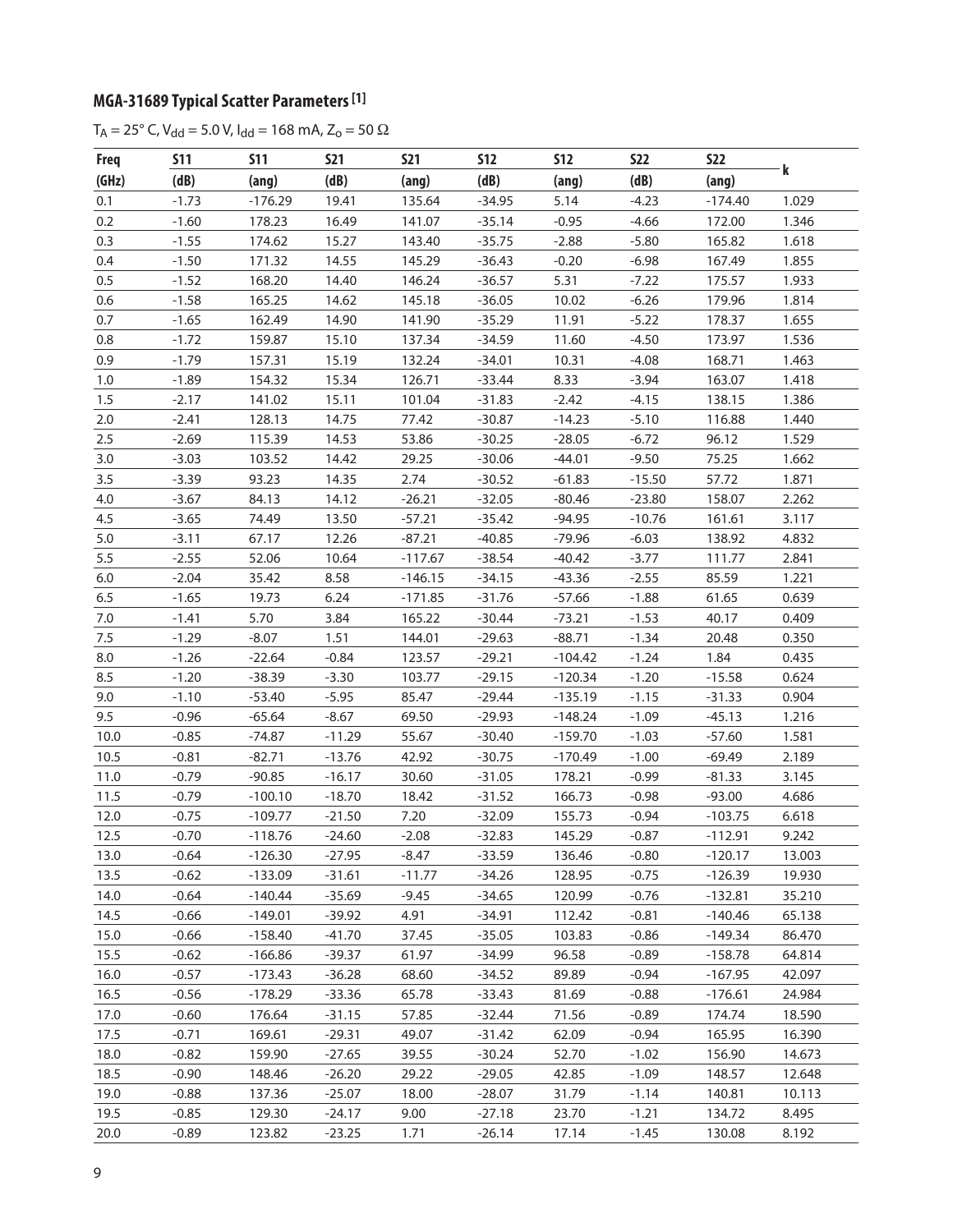# **MGA-31689 Typical Noise Parameters [1]**

| $T_A = 25^\circ$ C, V <sub>dd</sub> = 5.0 V, I <sub>dd</sub> = 168 mA, Z <sub>o</sub> = 50 $\Omega$ |  |
|-----------------------------------------------------------------------------------------------------|--|
|-----------------------------------------------------------------------------------------------------|--|

| <b>Freq</b><br>(GHz) | $F_{min}$<br>(dB) | $\Gamma_{\text{opt}}$<br>Mag | $\Gamma_{\text{opt}}$<br>Ang | $R_n/Z_0$ | Ga<br>(dB) |  |
|----------------------|-------------------|------------------------------|------------------------------|-----------|------------|--|
| 0.50                 | 4.43              | 0.83                         | $-168.90$                    | 0.14      | 19.94      |  |
| 0.80                 | 3.72              | 0.787                        | $-160.90$                    | 0.17      | 20.53      |  |
| 0.90                 | 3.49              | 0.776                        | $-159.50$                    | 0.15      | 20.50      |  |
| 1.00                 | 3.20              | 0.763                        | $-153.50$                    | 0.14      | 20.50      |  |
| 1.50                 | 2.45              | 0.726                        | $-138.50$                    | 0.24      | 19.74      |  |
| 2.00                 | 1.95              | 0.693                        | $-126.20$                    | 0.22      | 18.81      |  |
| 2.50                 | 1.30              | 0.656                        | $-114.50$                    | 0.27      | 18.09      |  |
| 3.00                 | 1.11              | 0.636                        | $-104.50$                    | 0.27      | 17.43      |  |
| 3.50                 | 1.08              | 0.586                        | $-96.10$                     | 0.40      | 16.96      |  |
| 4.00                 | 1.60              | 0.55                         | $-89.50$                     | 0.50      | 16.56      |  |
| 4.50                 | 2.34              | 0.517                        | $-70.80$                     | 0.77      | 16.32      |  |
| 5.00                 | 3.50              | 0.472                        | $-56.60$                     | 1.20      | 15.99      |  |
| 5.50                 | 5.06              | 0.447                        | $-22.80$                     | 1.80      | 14.99      |  |
| 6.00                 | 7.03              | 0.411                        | $-17.02$                     | 2.60      | 14.68      |  |

Note:

1. Measurements are made using 10 mils Rogers RO4350 TRL Board.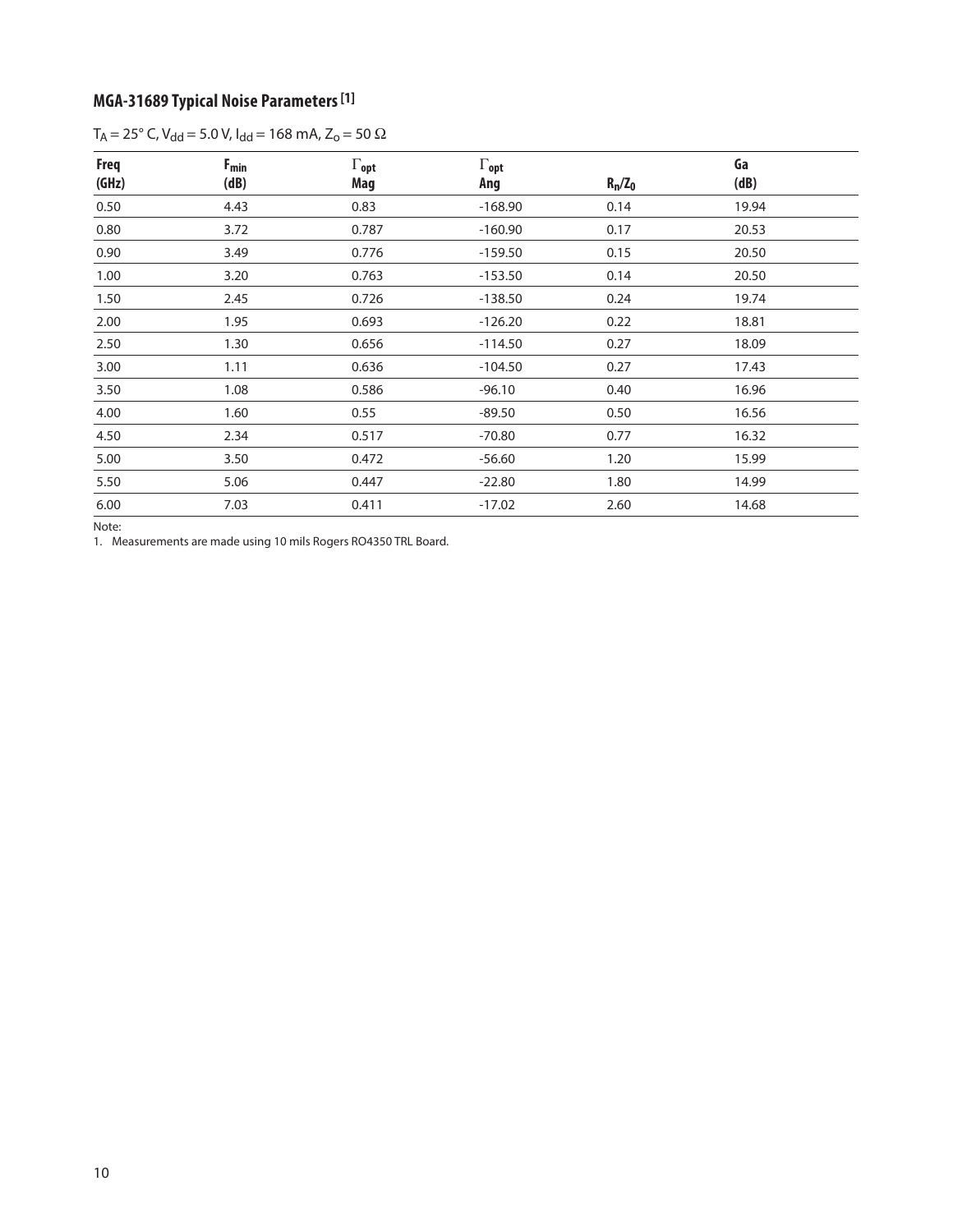### **Part Number Ordering Information**

| <b>Part Number</b> | <b>No. of Devices</b> | <b>Container</b> |
|--------------------|-----------------------|------------------|
| MGA-31689-BLKG     | 100                   | 7" Tape/Reel     |
| MGA-31689-TR1G     | 3000                  | 13" Tape/Reel    |

# **SOT89 Package Dimensions**













|                |                | <b>Dimensions in mm</b> |         | <b>Dimensions in inches</b> |                |                |
|----------------|----------------|-------------------------|---------|-----------------------------|----------------|----------------|
| <b>Symbols</b> | <b>Minimum</b> | <b>Nominal</b>          | Maximum | <b>Minimum</b>              | <b>Nominal</b> | <b>Maximum</b> |
| A              | 1.40           | 1.50                    | 1.60    | 0.055                       | 0.059          | 0.063          |
| L              | 0.89           | 1.04                    | 1.20    | 0.0350                      | 0.041          | 0.047          |
| b              | 0.36           | 0.42                    | 0.48    | 0.014                       | 0.016          | 0.018          |
| b <sub>1</sub> | 0.41           | 0.47                    | 0.53    | 0.016                       | 0.018          | 0.030          |
| C              | 0.38           | 0.40                    | 0.43    | 0.014                       | 0.015          | 0.017          |
| D              | 4.40           | 4.50                    | 4.60    | 0.173                       | 0.177          | 0.181          |
| D <sub>1</sub> | 1.40           | 1.60                    | 1.75    | 0.055                       | 0.062          | 0.069          |
| D <sub>2</sub> | 1.45           | 1.65                    | 1.80    | 0.055                       | 0.062          | 0.069          |
| E              | 3.94           |                         | 4.25    | 0.155                       |                | 0.167          |
| E1             | 2.40           | 2.50                    | 2.60    | 0.094                       | 0.098          | 0.102          |
| e1             | 2.90           | 3.00                    | 3.10    | 0.114                       | 0.118          | 0.122          |
| S              | 0.65           | 0.75                    | 0.85    | 0.026                       | 0.030          | 0.034          |
| e              | 1.40           | 1.50                    | 1.60    | 0.054                       | 0.059          | 0.063          |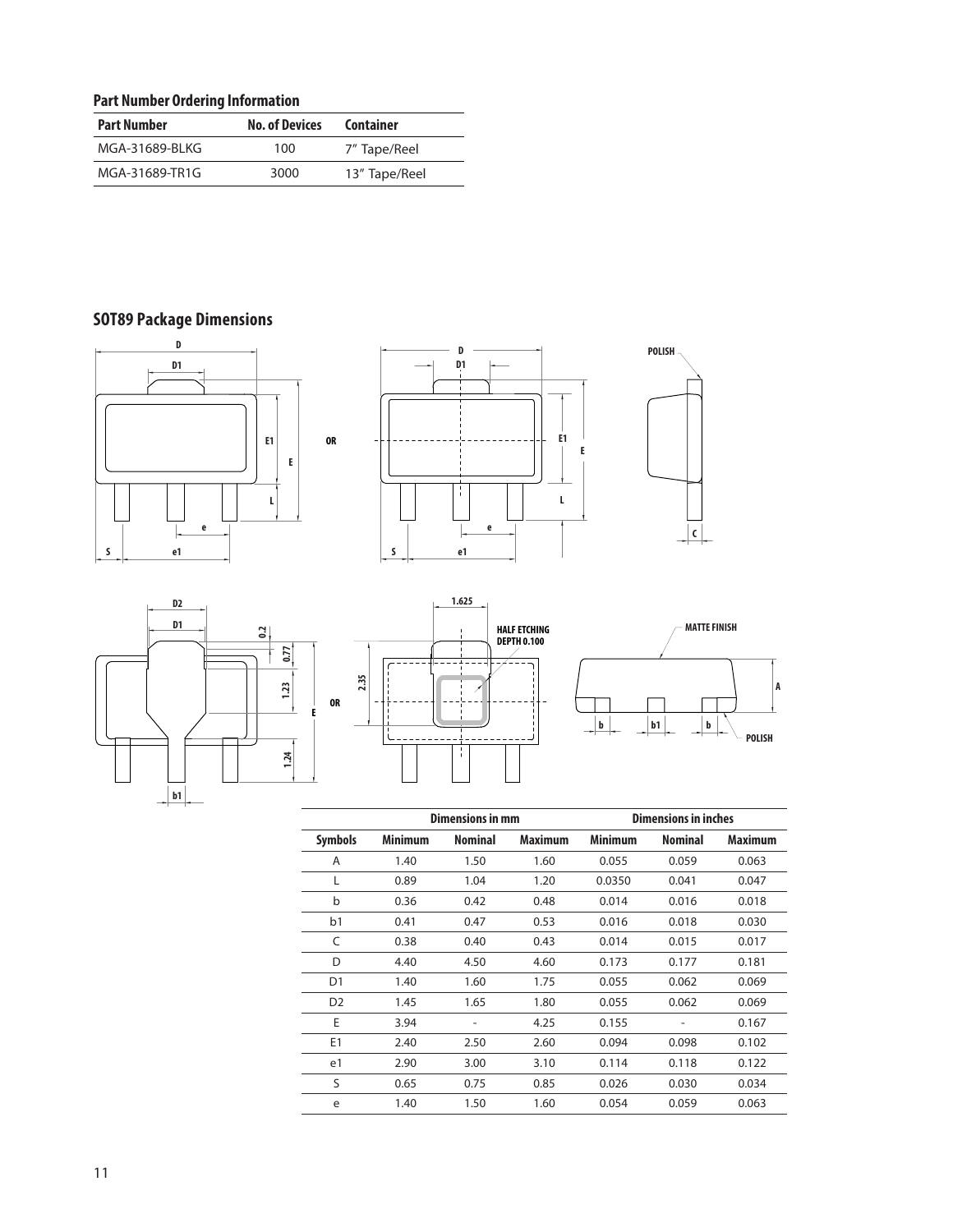#### **Device Orientation**





**Tape Dimensions**



**SECTION A - A**

**Ao = 4.60**

**Bo = 4.90**  $Ko = 1.90$  **DIMENSIONS IN MM**

**NOTES:**

**1. 10 SPROCKET HOLE PITCH CUMULATIVE TOLERANCE ±0.2**

**2. CAMBER IN COMPLIANCE WITH EIA 481**

**3. POCKET POSITION RELATIVE TO SPROCKET HOLE MEASURED**

 **AS TRUE POSITION OF POCKET, NOT POCKET HOLE**